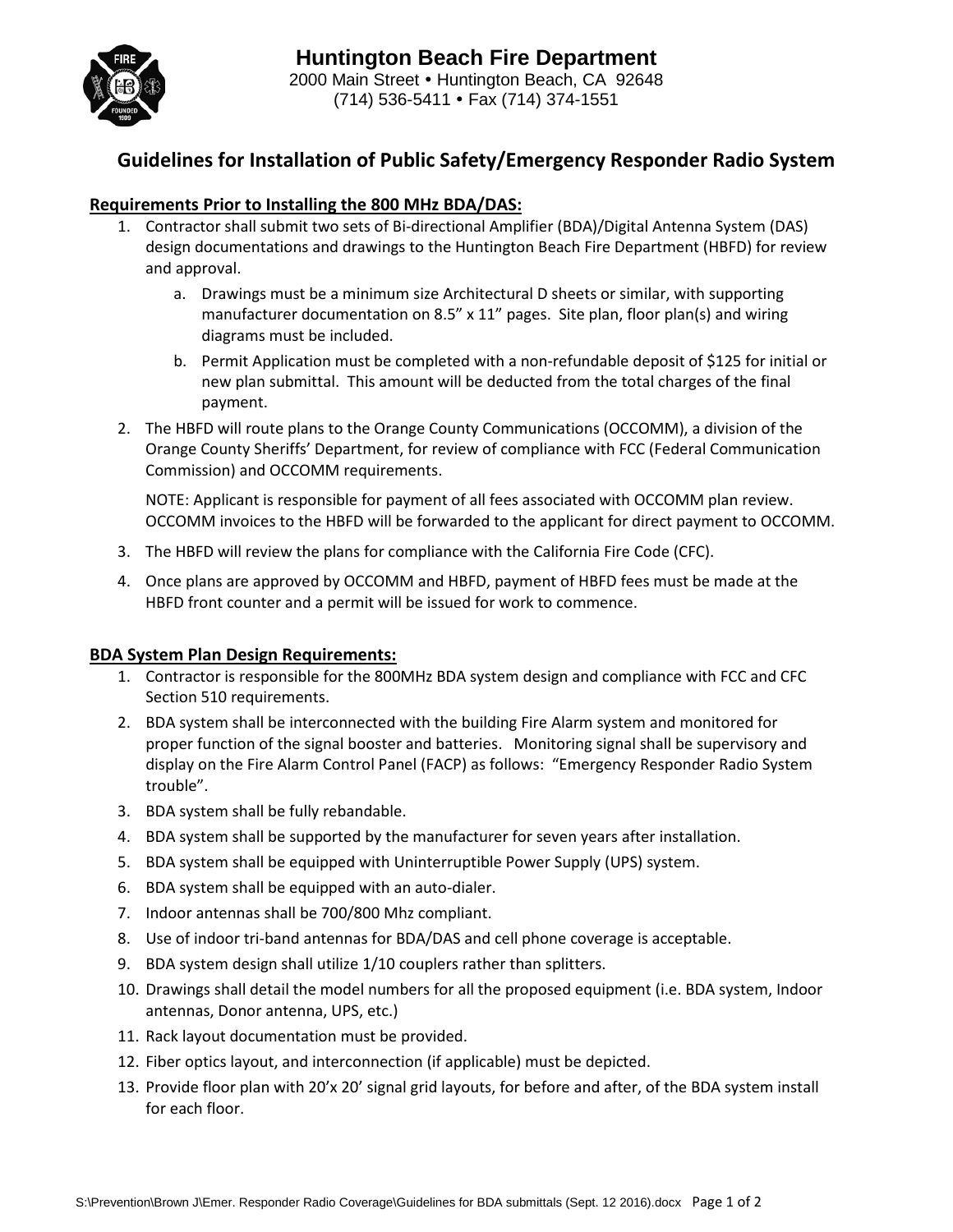Guidelines for Installation of Public Safety/Emergency Responder Radio System

14. A plan showing the signal levels from the BDA system and indoor antennas is required. Drawing shall show indoor antenna layouts and signal levels, splitter/hybrid layouts, and donor antenna.

#### **BDA System Auto-dialer ID Assignment, and Scheduling a Final Inspection:**

- 1. OCCOMM will no longer conduct site inspections or system testing. Per OCCOMM requirements, the contractor shall obtain the services of a Third Party FCC Licensed Contractor (TPC) for site inspection and testing of the BDA system.
- 2. Contractor must contact the HBFD to schedule a BDA system final inspection, in conjunction with the TPC inspection/testing.
- 3. Contractor and TPC shall specify the building address, building owner contact, contractor contact and HBFD Permit Number.
- 4. Contractor shall have the approved BDA system plans on site for the TPC and the HBFD.
- 5. The final As-Built BDA system plan is required, and must be on 8.5"x11" pages, with copies provided to TPC, OCCOMM and the HBFD.
- 6. Contractor is responsible to contact the HBFD to obtain a BDA system Certification Form #161 (contact HBFD at 714-536-5411 for "pdf" copy).
- 7. Contractor shall have a copy of the BDA system Certification Form #161 (with the HBFD logo), on site for submittal with the As-Built plans to OCCOMM and the HBFD. Contractors' portion must be filled out entirely.

#### **TPC will perform the following during the Final Inspection/Testing:**

- 1. Verify the BDA system As-Built plan and documentation for thoroughness and accuracy.
- 2. Perform spot grid testing throughout the building, according to the approved / As-Built plans.
- 3. Verify that the BDA system auto dialer functions with the County paging system.
- 4. Perform isolation test to ensure the BDA system doesn't cause interference to the county cell sites.
- 5. At completion of testing, draft a report detailing BDA system function, compliance with FCC and the OCCOMM requirements, and any defects or areas without coverage. The report must be provided to OCCOMM and the HBFD for review.

### **OCCOMM will perform the following after the Final Inspection/Testing:**

- 1. Review report provided by the TPC.
- 2. OCCOMM will assign a BDA system ID number and instructions to the contractor for programming the auto-dialer to dial into the county paging system.
- 3. Receive copy of final As-Built plans and sign off on Certification Form #161.

### **HBFD will perform the following during and after Final Inspection/Testing:**

- 1. Verify BDA system compliance with CFC Section 510 and approved / As-Built plans.
- 2. Verify BDA system interconnection with the FACP.
- 3. Conduct spot testing throughout the building in conjunction with the TPC.
- 4. Receive copy of the As-Built plans.
- 5. Receive copy of OCCOMM signed Certification Form #161.
- 6. Once all documents are received and approved, sign off on Certification Form #161 and the HBFD jobcard.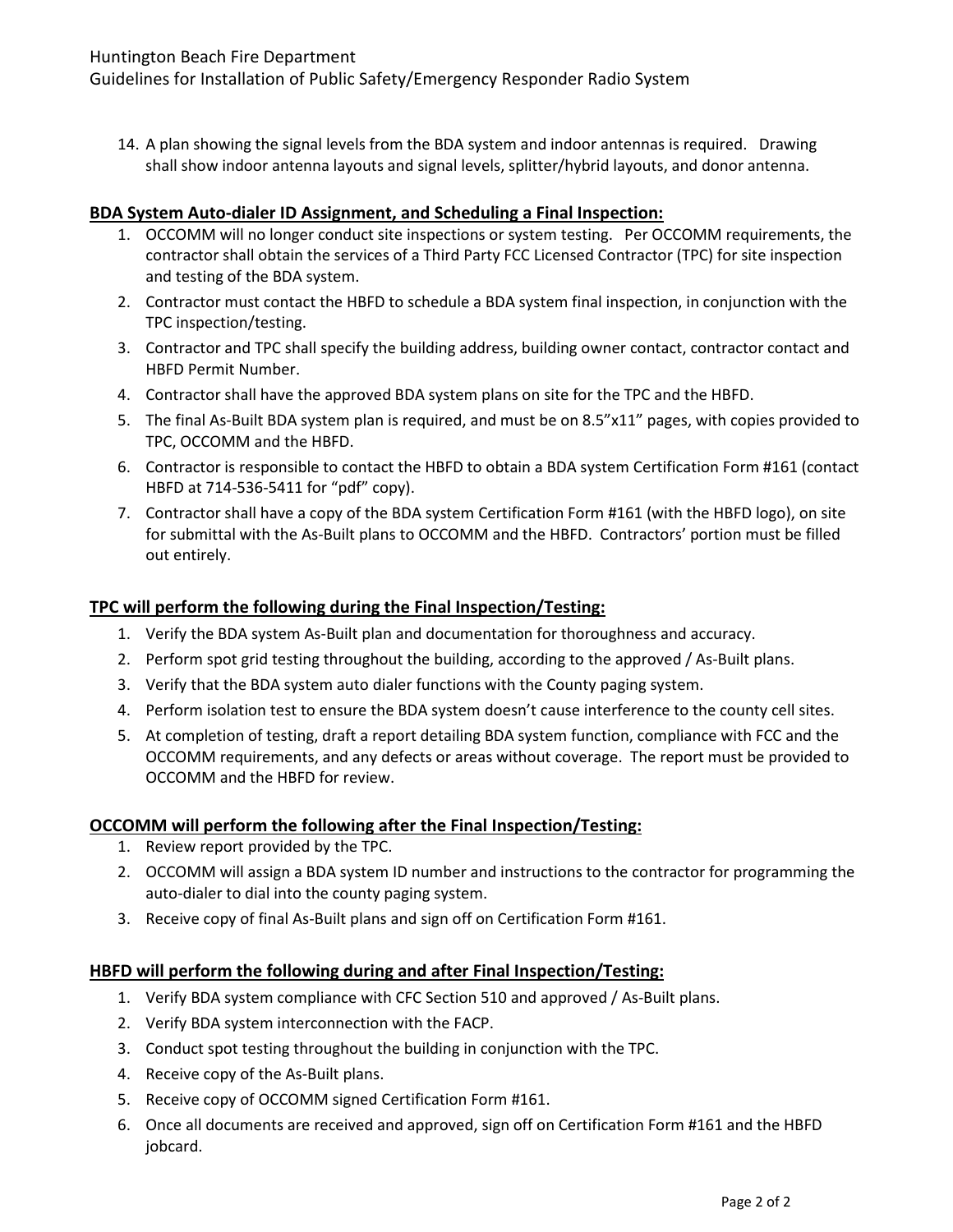

**Huntington Beach Fire Department**

2000 Main Street • Huntington Beach, CA 92648 (714) 536-5411 Fax (714) 374-1551

### **CERTIFICATION FORM #161 PUBLIC SAFETY/EMERGENCY RESPONDER RADIO SYSTEM COVERAGE**

| <b>FIRE PERMIT NUMBER:</b>         |  |
|------------------------------------|--|
| <b>BUILDING ADDRESS:</b>           |  |
| <b>CERTIFICATION TESTING DATE:</b> |  |

FCC-Certified Technician to provide checkmark for one of the following:

#### **Amplification System Provided**

I certify that installation of the necessary amplification system and its associated components have been installed per plans, specifications and CFC Section 510. (NOTE: Amplification System requires OCCOMM clearance and HBFD approval. OCCOMM clearance section and HBFD approval section below must be completed.)

### **Amplification System Not Required**

I certify that radio coverage testing has been conducted and radio coverage has been found to meet the minimum requirements of CFC Section 510 for both DAQ and Signal Strength. (NOTE: Testing report requires HBFD review and approval. HBFD approval section below must be completed.)

| <b>FCC-Certified Technician Name</b>                                                                | Signature       | Date                                              |
|-----------------------------------------------------------------------------------------------------|-----------------|---------------------------------------------------|
| <b>Technician Company Name</b>                                                                      | FCC License No. | <b>Phone Number</b>                               |
| <b>OCCOMM Clearance Use Only</b>                                                                    |                 |                                                   |
| Non-interference check and alarm programming verification.                                          |                 |                                                   |
| One copy of As-built plans received.                                                                |                 |                                                   |
|                                                                                                     |                 |                                                   |
| <b>OCCOMM Representative Name</b>                                                                   | Signature       | Date                                              |
| <b>HBFD Approval Use Only</b>                                                                       |                 |                                                   |
| <b>Inspector Name</b>                                                                               | Date            | Testing Report Rec'd □ As Built Rec'd (as needed) |
| <b>Note:</b> Update Permit Record; place this Form, Testing Report and As-Builts in Occupancy File. |                 |                                                   |

FD161 (09/16) FP S:\Prevention\Brown J\Emer. Responder Radio Coverage\FD161 Certification Public Safety Radio System Coverage form (9-16).docx